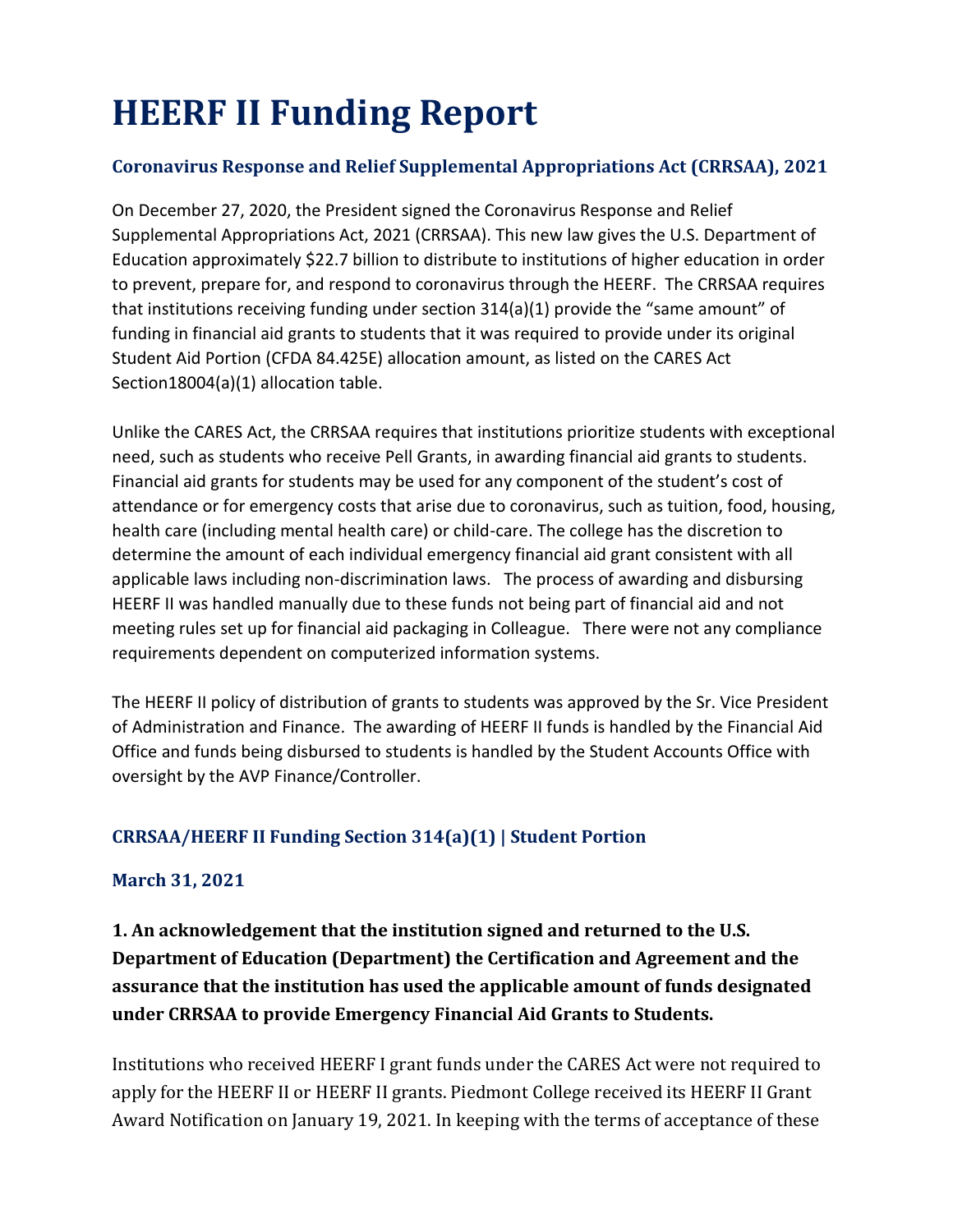funds, Piedmont College used no less than **\$883,161** to provide Emergency Financial Aid Grants directly to students.

# **2. The total amount of funds that the institution will receive or has received from the Department pursuant to the institution's Certification and Agreement for Emergency Financial Aid Grants to Students under the CRRSAA.**

Piedmont College received **\$883,161** in HEERF II aid from the Department of Education.

# **3. The total amount of Emergency Financial Aid Grants distributed to students under the CRRSAA as of the date of submission (i.e., as of the initial report and every calendar quarter thereafter).**

On March 25, 2021, Piedmont College awarded HEERF II funds to students that were registered for spring semester 2021 as February 14, 2021. Total amount awarded in HEERF II funds for spring semester was **\$884,800** to **918** students.

As of March 31, 2021, a total of **287** students received a HEERF II grant disbursement totaling **\$291,150**.

## **4. The estimated total number of students at the institution that are eligible to receive Emergency Financial Aid Grants to Students under the CRRSAA.**

As of March 31, 2021, the total number of students eligible to receive Emergency Financial Aid Grants for spring semester 2021 was estimated to be **918** students.

## **5. The total number of students who have received an Emergency Financial Aid Grant to students under the CRRSAA.**

As of March 31, 2021, the total number of students who have received HEERF II Emergency Financial Aid grants for spring semester 2021 were **287** students.

# **6. The method(s) used by the institution to determine which students receive Emergency Financial Aid Grants and how much they would receive under the CRRSAA.**

Eligibility criteria for automatic funding for HEERF II (Spring 2021 Semester) at Piedmont College: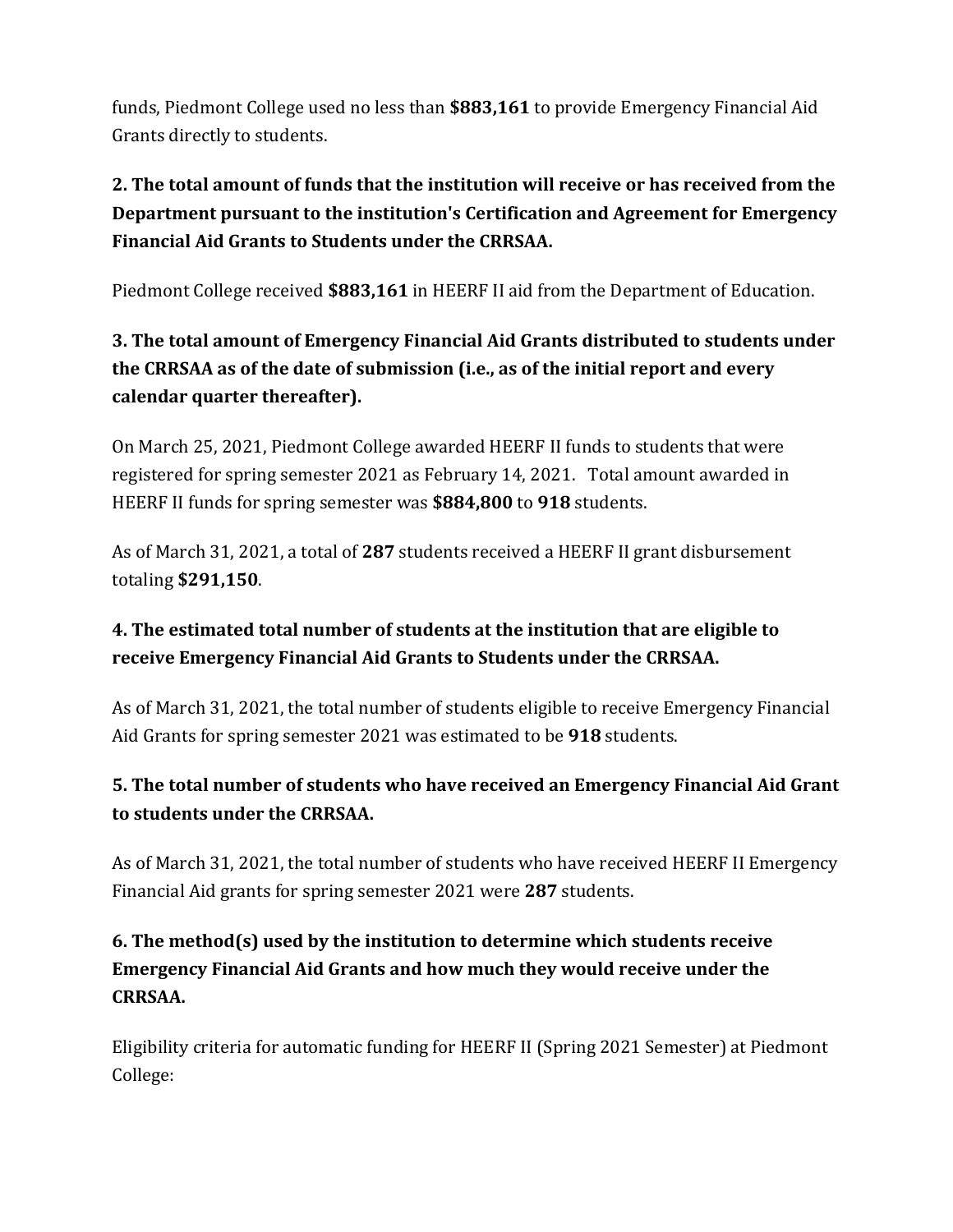Tier distribution of HEERF funds to specific groups of students by financial need based on a valid 2020-2021 FAFSA expected family contribution (EFC). Student criteria included all undergraduate students that completed a 2020-2021 FAFSA who were enrolled at least 6 hours on or after February 14, 2021, which had expected family contributions (EFC) less than \$40,500 with these exclusions:

- **Dual Enrolled Students**
- **Transient Students**
- **DACA, International Students and Non-US Citizens**  Must be U.S. Citizen or Eligible Non-citizen
- **Undergraduate Students with EFCs greater than \$40,500 or no FAFSA**
- **Graduate Students**
- **Students with incomplete verification on 2020-2021 FAFSA (if applicable)**

The Federal HEERF II Emergency Grant requires the College to prioritize a greater portion of funding to undergraduate students that exhibit exceptional need. "Exceptional need" is defined as demonstrating via the FAFSA an expected family contribution (EFC) number within the Pell eligible range. For HEERF II awards, an EFC of less than 5,712 demonstrated exceptional need. Students were prioritized for these funds based on a valid 2020-2021 FAFSA and need calculation from the Department of Education. HEERF II Grants ranged from \$800 to \$1,050 depending on EFC.

HEERF II Emergency Grants were processed through the Student Accounts Office and were directly refunded to eligible students unless authorization was given by the student. Any outstanding balance was the financial responsibility of the student.

Students were requested to complete an authorization form found at: **[HEERF II](https://piedmontcollegega.wufoo.com/forms/q3ietai131o79w/)** [Authorization Form.](https://piedmontcollegega.wufoo.com/forms/q3ietai131o79w/) With this acknowledgement, students confirmed HEERF II Grant funds:

- Do not have to be repaid.
- Will not be automatically applied to student account balances unless authorized by student.
- May be reported as income on their 2021 1098-T IRS Form.
- Disbursement will be deposited to their bank account via direct deposit authorization.

Eligible students were recommended to setup a direct deposit profile to obtain funding as quickly as possible.